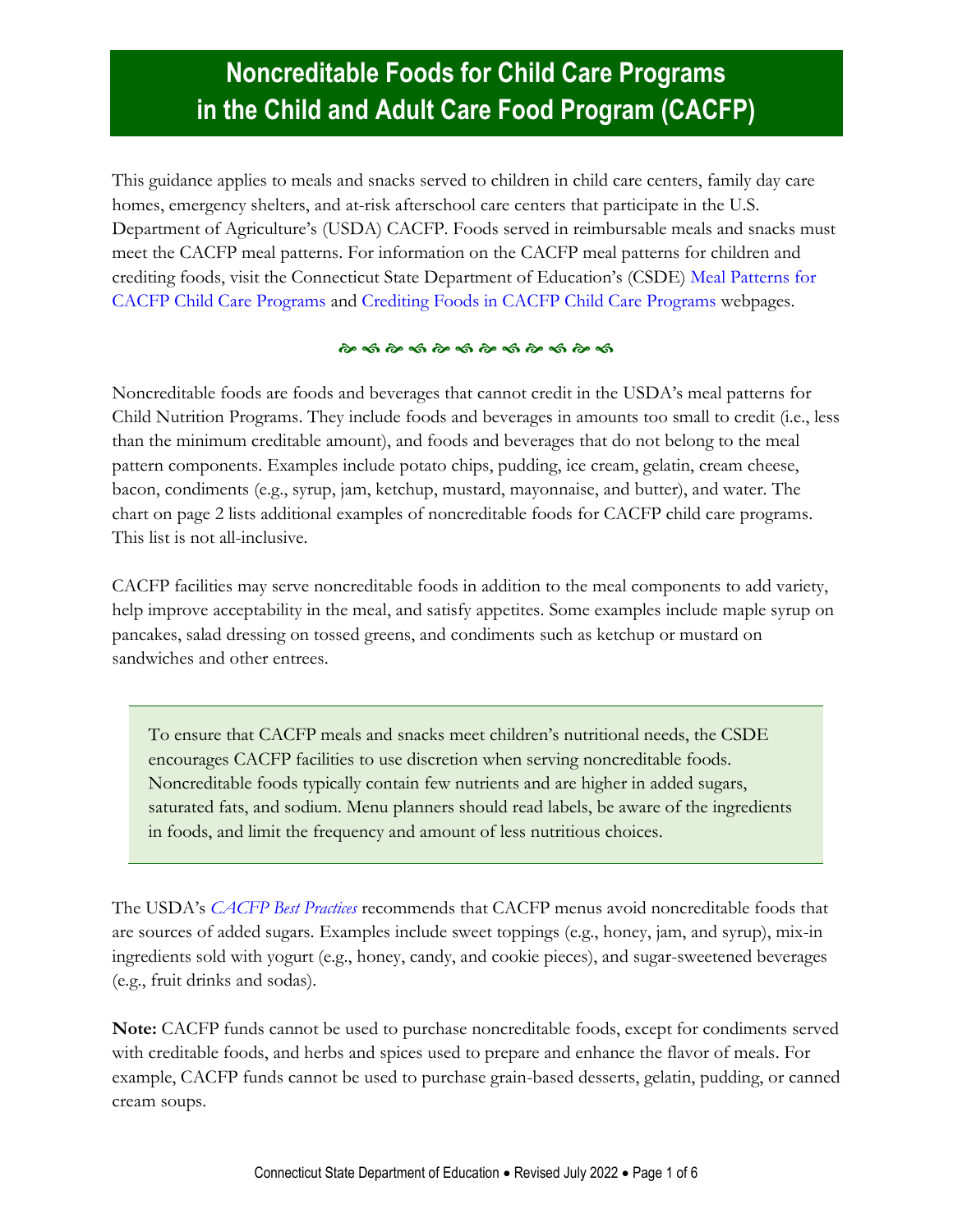| Examples of noncreditable foods for CACFP child care programs        |                                                         |
|----------------------------------------------------------------------|---------------------------------------------------------|
| Almond milk <sup>1</sup>                                             | Egg whites                                              |
| Bacon (pork) and bacon bits                                          | Frozen yogurt                                           |
| Banana chips                                                         | Fruit drink, fruit beverage, powdered fruit             |
| Bread products that are not whole grain or                           | drink mix                                               |
| enriched <sup>2</sup>                                                | Fruit leathers (100 percent fruit)                      |
| Breakfast cereals (ready-to-eat and cooked)                          | Fruit punch (not 100 percent juice)                     |
| with more than 6 grams of sugar per dry<br>$\omega$ nce <sup>3</sup> | Fruit snacks, e.g., fruit roll-ups, wrinkles,<br>twists |
| Brownies <sup>4</sup>                                                | Gelatin, regular and sugar free                         |
| <b>Butter</b>                                                        | Grain-based desserts, e.g., cookies, sweet              |
| Cake <sup>4</sup>                                                    | piecrusts, doughnuts, cereal bars,                      |
| Candy                                                                | granola bars, sweet rolls, pastries, toast              |
| Candy-coated popcorn                                                 | pastries, cake, and brownies <sup>4</sup>               |
| Caramel popcorn                                                      | Grains that are not whole or enriched <sup>2</sup>      |
| Chocolate milk-based drinks, e.g., Yoo-Hoo                           | Granola bars <sup>4</sup>                               |
| Cereal bars <sup>4</sup>                                             | Honey <sup>7</sup>                                      |
| Cinnamon buns or rolls <sup>4</sup>                                  | Hot chocolate                                           |
| Coconut flour                                                        | Ice cream                                               |
| Coconut milk                                                         | Ice cream novelties                                     |
| Coffee (regular, decaffeinated, and iced)                            | Ice milk                                                |
| Commercial processed products without a                              | Iced coffee                                             |
| Child Nutrition (CN) label or product                                | Iced tea                                                |
| formulation statement (PFS), e.g., entrees,                          | Jam and jelly                                           |
| smoothies, and breaded vegetables <sup>5</sup>                       | Lemonade                                                |
| Commercial smoothies that contain dietary or                         | Limeade                                                 |
|                                                                      |                                                         |

herbal supplements Condiments, e.g., ketchup, mustard, relish, and barbecue sauce

Cookies <sup>4</sup> , except animal crackers and graham crackers

Cranberry cocktail drink

Cream, half and half

Cream cheese

Cream soups, canned, e.g., cream of mushroom, cream of celery, and cream of broccoli Drinkable or squeezable yogurt<sup>6</sup>

Eggnog

Fruit leathers (100 percent fruit) t juice) ps, wrinkles, okies, sweet eal bars, pastries, toaster  $n$ ies<sup>4</sup> enriched <sup>2</sup> Maple syrup Margarine Marshmallows Mayonnaise Mustard Milk for age 1: Plain or flavored reduced fat  $(2\%)$  milk, plain or flavored low-fat  $(1\%)$ milk, and plain or flavored fat-free milk Milk for ages 2-5: Plain or flavored whole milk, plain or flavored reduced fat (2%) milk, and flavored low-fat (1%) or fat-

free milk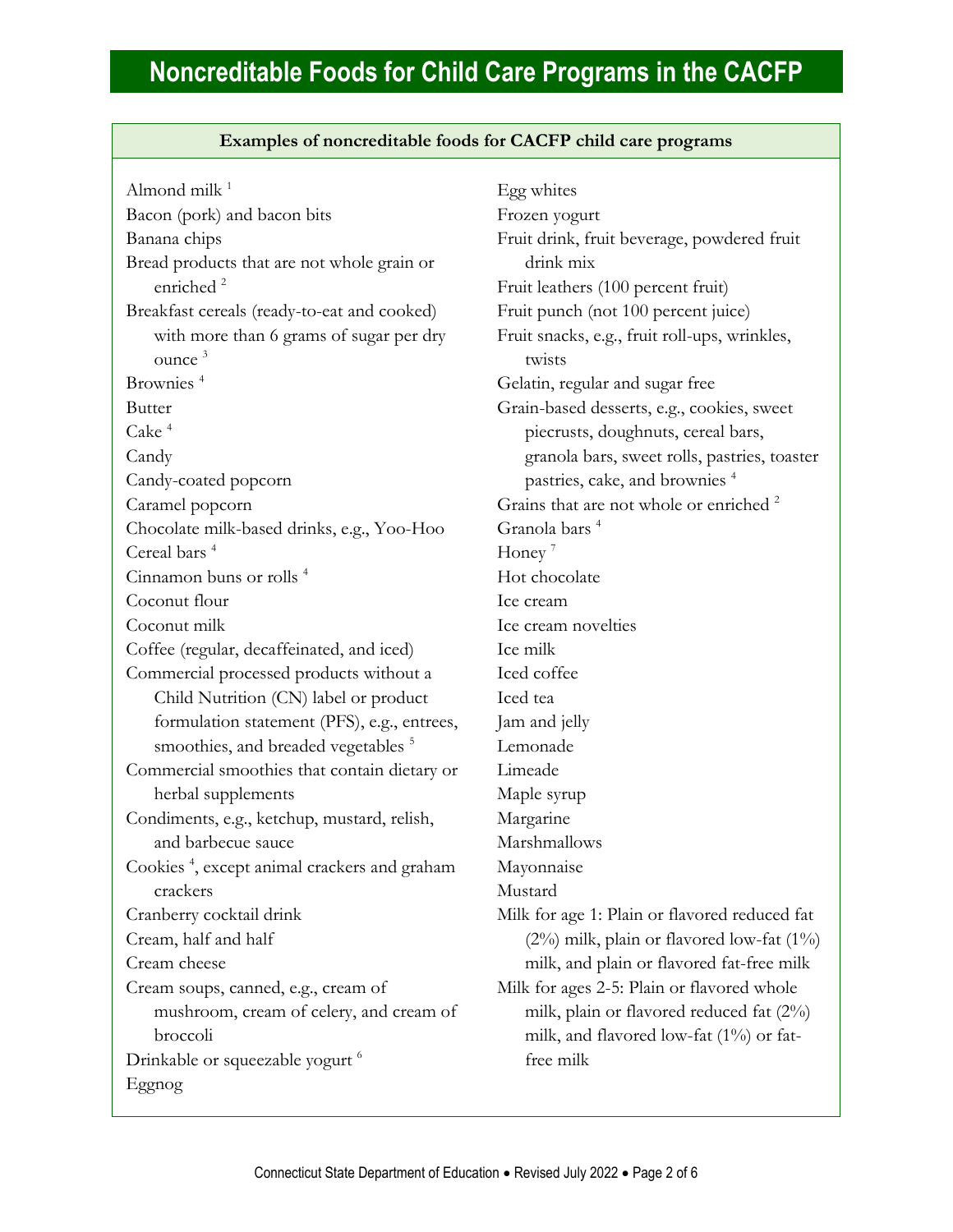**Examples of noncreditable foods for CACFP child care programs**, *continued*

| Pastries <sup>4</sup>                   | Soups, non-vegetable, canned, e.g., beef                    |
|-----------------------------------------|-------------------------------------------------------------|
| $Pic$ <sup>4</sup>                      | barley, beef noodle, turkey or chicken                      |
| Popsicles (not 100 percent juice)       | noodle, and turkey or chicken rice Sour                     |
| Potato chips                            | cream                                                       |
| Probiotic dairy drinks                  | Soy milk that does not meet the USDA's                      |
| Pudding                                 | nutrition standards for fluid milk                          |
| Pudding pops                            | substitutes $1$                                             |
| Puffs, fruit and vegetable              | Sports drinks                                               |
| Rice milk $1$                           | Spreadable fruit                                            |
| Salad dressings                         | Sweet rolls <sup>4</sup>                                    |
| Salt pork                               | Syrup                                                       |
| Scrapple                                | Tea, regular, herbal, and iced                              |
| Scones, sweet, e.g., blueberry, raisin, | Toaster pastries <sup>4</sup>                               |
| or orange cranberry <sup>4</sup>        | Tofu with less than 5 grams of protein in 2.2               |
| Sherbet                                 | ounces (weight) or $\frac{1}{4}$ cup (volume) $\frac{8}{4}$ |
| Soda, regular and diet                  | Water <sup>9</sup>                                          |
|                                         | Yogurt or soy yogurt with more than more                    |
|                                         | than 3.83 grams of total sugars per ounce <sup>6</sup>      |
|                                         |                                                             |

<sup>1</sup> Milk substitutes must meet the USDA's nutrition standards for fluid milk substitutes. For more information, refer to the CSDE's resource, *[Allowable Milk Substitutes for Children without Disabilities in](https://portal.ct.gov/-/media/SDE/Nutrition/CACFP/SpecDiet/Milk_Substitutes_CACFP.pdf)  [CACFP Child Care Programs.](https://portal.ct.gov/-/media/SDE/Nutrition/CACFP/SpecDiet/Milk_Substitutes_CACFP.pdf)*

<sup>2</sup> For guidance on identifying creditable grains, refer to the CSDE's resources, *[How to Identify Creditable](https://portal.ct.gov/-/media/SDE/Nutrition/CACFP/Crediting/Identify_Creditable_Grains_CACFP.pdf)  [Grains in the CACFP](https://portal.ct.gov/-/media/SDE/Nutrition/CACFP/Crediting/Identify_Creditable_Grains_CACFP.pdf)* and *[Meeting the Whole Grain-rich Requirement for the CACFP](https://portal.ct.gov/-/media/SDE/Nutrition/CACFP/Crediting/WGR_Requirement_CACFP.pdf)*.

<sup>3</sup> For guidance on creditable cereals, refer to the CSDE's resource, *[Crediting Breakfast Cereals in the CACFP.](https://portal.ct.gov/-/media/SDE/Nutrition/CACFP/Crediting/Credit_Cereals_CACFP.pdf)*

<sup>4</sup> These items are grain-based desserts and cannot credit in the CACFP meal patterns for children. For more information, refer to the USDA's handout, *[Grain-Based Desserts in the CACFP](https://fns-prod.azureedge.net/sites/default/files/tn/CACFPGrainBasedDesserts.pdf)*:

<sup>5</sup> Commercial products without a CN label or PFS cannot credit in CACFP meals and snacks. For more information, refer to the CSDE's resources, *[Using Child Nutrition \(CN\) Labels](https://portal.ct.gov/-/media/SDE/Nutrition/CACFP/Crediting/Using_CN_labels_CACFP.pdf) in the CACFP, [Using Product](http://portal.ct.gov/-/media/SDE/Nutrition/CACFP/Crediting/Using_Product_Formulation_Statements_CACFP.pdf)  [Formulation Statements in the CACFP](http://portal.ct.gov/-/media/SDE/Nutrition/CACFP/Crediting/Using_Product_Formulation_Statements_CACFP.pdf)* and *[Accepting Processed Product Documentation in the CACFP,](https://portal.ct.gov/-/media/SDE/Nutrition/CACFP/Crediting/Accepting_Processed_Product_Documentation_CACFP.pdf)* and visit the "[Crediting Commercial Processed Products in Child Care Programs](https://portal.ct.gov/SDE/Nutrition/Crediting-Foods-in-CACFP-Child-Care-Programs/Documents#CommercialProducts)" section of the CSDE's CACFP webpage.

<sup>6</sup> For guidance on crediting yogurt, refer to the CSDE's resource*, [Crediting Yogurt in the CACFP](https://portal.ct.gov/-/media/SDE/Nutrition/CACFP/Crediting/Credit_Yogurt_CACFP.pdf)*.

<sup>7</sup> Honey cannot be served to infants younger than age 1, including honey cooked in products such as honey graham crackers. Honey can contain botulism spores that can cause a serious type of foodborne illness in infants.

<sup>8</sup> For guidance on crediting tofu, refer to the CSDE's resource, *[Crediting Tofu and Tofu Products in the](https://portal.ct.gov/-/media/SDE/Nutrition/CACFP/Crediting/Credit_Tofu_CACFP.pdf)  [CACFP.](https://portal.ct.gov/-/media/SDE/Nutrition/CACFP/Crediting/Credit_Tofu_CACFP.pdf)*

<sup>9</sup> The HHFKA requires that CACFP facilities make drinking water available to children at no charge where meals are served during the meal service. For more information, revie[w USDA Memo SP 49-2016](https://www.fns.usda.gov/resources-making-potable-water-available-schools-and-child-care-facilities-0)  [and CACFP 18-2016:](https://www.fns.usda.gov/resources-making-potable-water-available-schools-and-child-care-facilities-0) *Resources for Making Potable Water Available in Schools and Child Care Facilities* and [USDA Memo CACFP 20-2016:](https://www.fns.usda.gov/cacfp/water-availability-child-and-adult-care-food-program) *Water Availability in the Child and Adult Care Food Program.*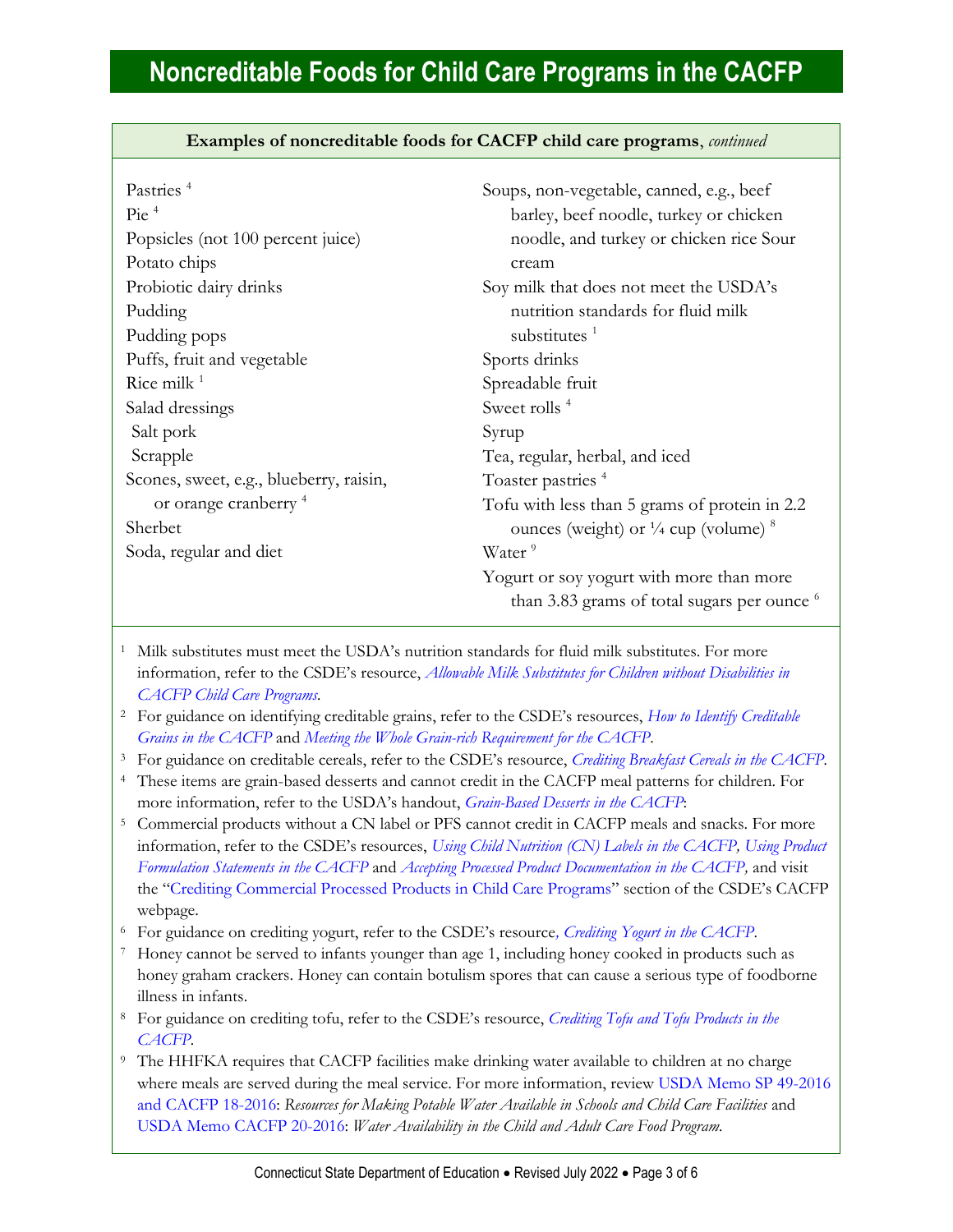#### **Resources**

- Accepting Processed Product Documentation in the CACFP (CSDE): [https://portal.ct.gov/-/media/SDE/Nutrition/CACFP/Crediting/](https://portal.ct.gov/-/media/SDE/Nutrition/CACFP/Crediting/Accepting_Processed_Product_Documentation_CACFP.pdf) [Accepting\\_Processed\\_Product\\_Documentation\\_CACFP.pdf](https://portal.ct.gov/-/media/SDE/Nutrition/CACFP/Crediting/Accepting_Processed_Product_Documentation_CACFP.pdf)
- Allowable Milk Substitutes for Children without Disabilities in the CACFP (USDA): [https://portal.ct.gov/-/media/SDE/Nutrition/CACFP/SpecDiet/](https://portal.ct.gov/-/media/SDE/Nutrition/CACFP/SpecDiet/‌Milk_Substitutes_CACFP.pdf) [Milk\\_Substitutes\\_CACFP.pdf](https://portal.ct.gov/-/media/SDE/Nutrition/CACFP/SpecDiet/‌Milk_Substitutes_CACFP.pdf)
- Bite Size Webinar Training: Meeting the CACFP Meal Patterns for Children (CSDE): [https://portal.ct.gov/SDE/Nutrition/Meal-Patterns-CACFP-Child-Care-Programs/Related-](https://portal.ct.gov/SDE/Nutrition/Meal-Patterns-CACFP-Child-Care-Programs/Related-Resources#BiteSize)[Resources#BiteSize](https://portal.ct.gov/SDE/Nutrition/Meal-Patterns-CACFP-Child-Care-Programs/Related-Resources#BiteSize)
- CACFP Best Practices (USDA): [https://fns-prod.azureedge.us/sites/default/files/cacfp/CACFP\\_factBP.pdf](https://fns-prod.azureedge.us/sites/default/files/cacfp/CACFP_factBP.pdf)
- Crediting Breakfast Cereals in the CACFP (CSDE): [https://portal.ct.gov/-/media/SDE/Nutrition/CACFP/Crediting/Credit\\_Cereals\\_CACFP.pdf](https://portal.ct.gov/-/media/SDE/Nutrition/CACFP/Crediting/Credit_Cereals_CACFP.pdf)
- Crediting Commercial Meat/Meat Alternate Products in the CACFP (CSDE): [https://portal.ct.gov/-/media/SDE/Nutrition/CACFP/Crediting/](https://portal.ct.gov/-/media/SDE/Nutrition/CACFP/Crediting/‌Credit_Commercial_MMA_CACFP.pdf) [Credit\\_Commercial\\_MMA\\_CACFP.pdf](https://portal.ct.gov/-/media/SDE/Nutrition/CACFP/Crediting/‌Credit_Commercial_MMA_CACFP.pdf)
- Crediting Commercial Processed Products in Child Care Programs (CSDE webpage): [https://portal.ct.gov/SDE/Nutrition/Crediting-Foods-in-CACFP-Child-Care-](https://portal.ct.gov/SDE/Nutrition/Crediting-Foods-in-CACFP-Child-Care-Programs/Documents#CommercialProducts)[Programs/Documents#CommercialProducts](https://portal.ct.gov/SDE/Nutrition/Crediting-Foods-in-CACFP-Child-Care-Programs/Documents#CommercialProducts)
- Crediting Deli Meats in the CACFP (CSDE): [https://portal.ct.gov/-/media/SDE/Nutrition/CACFP/Crediting/Credit\\_Deli\\_CACFP.pdf](https://portal.ct.gov/-/media/SDE/Nutrition/CACFP/Crediting/Credit_Deli_CACFP.pdf)
- Crediting Enriched Grains in the CACFP (CSDE): [https://portal.ct.gov/-/media/SDE/Nutrition/CACFP/Crediting/](https://portal.ct.gov/-/media/SDE/Nutrition/CACFP/Crediting/‌Credit_Enriched_Grains_CACFP.pdf) [Credit\\_Enriched\\_Grains\\_CACFP.pdf](https://portal.ct.gov/-/media/SDE/Nutrition/CACFP/Crediting/‌Credit_Enriched_Grains_CACFP.pdf)
- Crediting Foods in CACFP Child Care Programs (CSDE webpage): <http://portal.ct.gov/SDE/Nutrition/Crediting-Foods-in-CACFP-Child-Care-Programs>
- Crediting Foods Made from Scratch in Child Care Programs (CSDE webpage): [https://portal.ct.gov/SDE/Nutrition/Crediting-Foods-in-CACFP-Child-Care-](https://portal.ct.gov/SDE/Nutrition/Crediting-Foods-in-CACFP-Child-Care-Programs/Documents#ScratchFoods)[Programs/Documents#ScratchFoods](https://portal.ct.gov/SDE/Nutrition/Crediting-Foods-in-CACFP-Child-Care-Programs/Documents#ScratchFoods)
- Crediting Juice in the CACFP (CSDE):

[https://portal.ct.gov/-/media/SDE/Nutrition/CACFP/Crediting/](https://portal.ct.gov/-/media/SDE/Nutrition/CACFP/Crediting/Credit_Juice_CACFP.pdf) [Credit\\_Juice\\_CACFP.pdf](https://portal.ct.gov/-/media/SDE/Nutrition/CACFP/Crediting/Credit_Juice_CACFP.pdf)

Crediting Smoothies in the CACFP (CSDE): [https://portal.ct.gov/-/media/SDE/Nutrition/CACFP/Crediting/](https://portal.ct.gov/-/media/SDE/Nutrition/CACFP/Crediting/Credit_Smoothies_CACFP.pdf) [Credit\\_Smoothies\\_CACFP.pdf](https://portal.ct.gov/-/media/SDE/Nutrition/CACFP/Crediting/Credit_Smoothies_CACFP.pdf)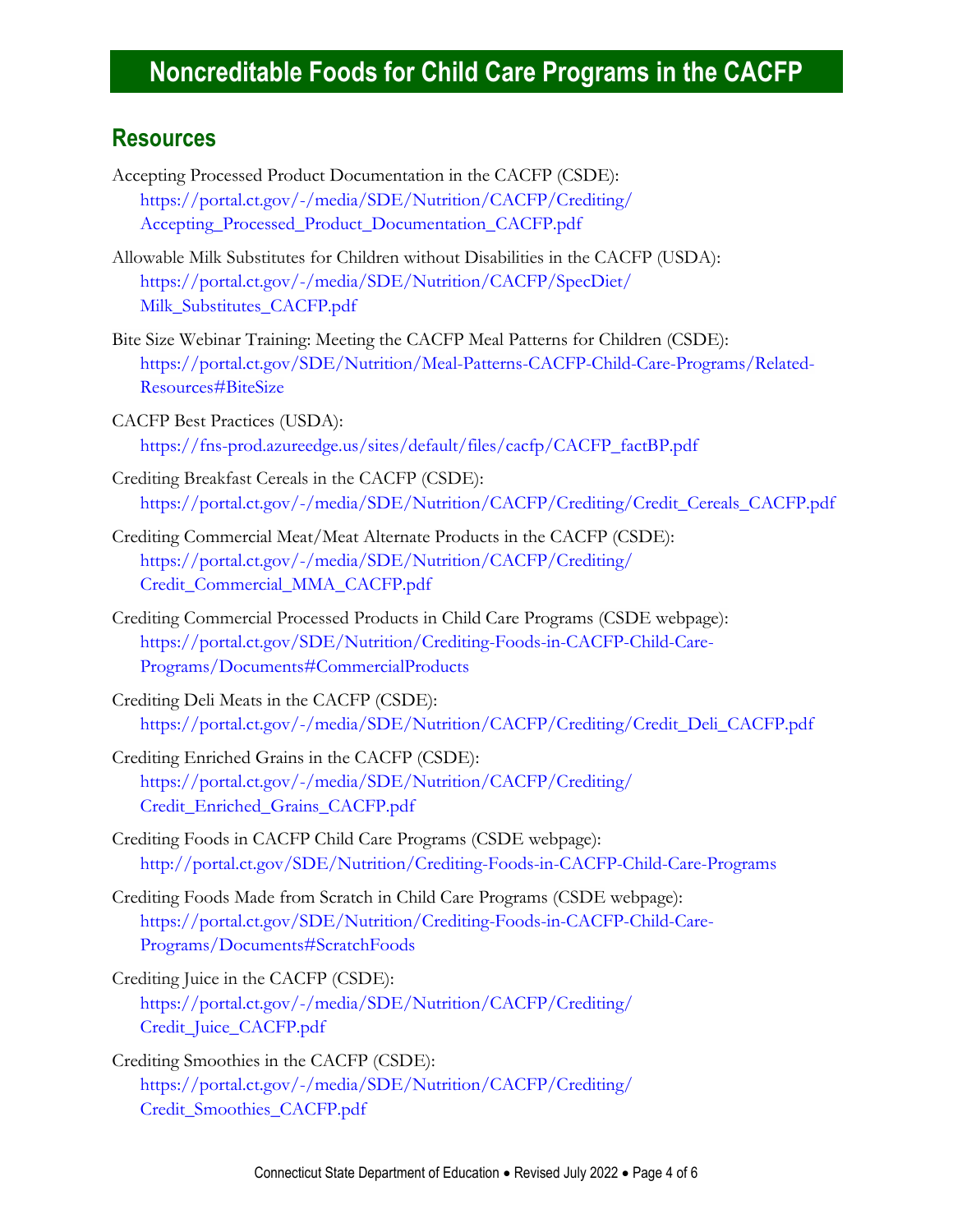- Crediting Summary Charts for the CACFP Meal Patterns for Children (CSDE): [https://portal.ct.gov/-/media/SDE/Nutrition/CACFP/Crediting/Crediting\\_](https://portal.ct.gov/-/media/SDE/Nutrition/CACFP/Crediting/Crediting_Summary_Charts_CACFP.pdf) [Summary\\_Charts\\_CACFP.pdf](https://portal.ct.gov/-/media/SDE/Nutrition/CACFP/Crediting/Crediting_Summary_Charts_CACFP.pdf)
- Crediting Tofu and Tofu Products in the CACFP (CSDE): [https://portal.ct.gov/-/media/SDE/Nutrition/CACFP/Crediting/Credit\\_Tofu\\_CACFP.pdf](https://portal.ct.gov/-/media/SDE/Nutrition/CACFP/Crediting/Credit_Tofu_CACFP.pdf)
- Crediting Whole Grains in the CACFP (CSDE): [https://portal.ct.gov/-/media/SDE/Nutrition/CACFP/Crediting/](https://portal.ct.gov/-/media/SDE/Nutrition/CACFP/Crediting/Credit_Whole_Grains_CACFP.pdf) [Credit\\_Whole\\_Grains\\_CACFP.pdf](https://portal.ct.gov/-/media/SDE/Nutrition/CACFP/Crediting/Credit_Whole_Grains_CACFP.pdf)
- Crediting Yogurt in the CACFP (CSDE): [https://portal.ct.gov/-/media/SDE/Nutrition/CACFP/Crediting/Credit\\_Yogurt\\_CACFP.pdf](https://portal.ct.gov/-/media/SDE/Nutrition/CACFP/Crediting/Credit_Yogurt_CACFP.pdf)
- Food Buying Guide for Child Nutrition Programs (USDA): <https://www.fns.usda.gov/tn/food-buying-guide-for-child-nutrition-programs>
- Grain-based Desserts in the CACFP Handouts and webinars in English and Spanish (USDA): <https://www.fns.usda.gov/tn/grain-based-desserts-cacfp>
- How to Identify Creditable Grains in the CACFP (CSDE): [https://portal.ct.gov/-/media/SDE/Nutrition/CACFP/Crediting/](https://portal.ct.gov/-/media/SDE/Nutrition/CACFP/Crediting/Identify_Creditable_Grains_CACFP.pdf) [Identify\\_Creditable\\_Grains\\_CACFP.pdf](https://portal.ct.gov/-/media/SDE/Nutrition/CACFP/Crediting/Identify_Creditable_Grains_CACFP.pdf)
- Meal Pattern Requirements for CACFP Child Care Programs (CSDE): [http://portal.ct.gov/-/media/SDE/Nutrition/CACFP/MealPattern/](http://portal.ct.gov/-/media/SDE/Nutrition/CACFP/MealPattern/‌Guide_CACFP_Meal_Patterns.pdf) [Guide\\_CACFP\\_Meal\\_Patterns.pdf](http://portal.ct.gov/-/media/SDE/Nutrition/CACFP/MealPattern/‌Guide_CACFP_Meal_Patterns.pdf)
- Meal Patterns for CACFP Child Care Programs (CSDE webpage): <http://portal.ct.gov/SDE/Nutrition/Meal-Patterns-CACFP-Child-Care-Programs>
- Meeting the Whole Grain-rich Requirement for the CACFP (CSDE): [https://portal.ct.gov/-/media/SDE/Nutrition/CACFP/Crediting/](https://portal.ct.gov/-/media/SDE/Nutrition/CACFP/Crediting/WGR_Requirement_CACFP.pdf) [WGR\\_Requirement\\_CACFP.pdf](https://portal.ct.gov/-/media/SDE/Nutrition/CACFP/Crediting/WGR_Requirement_CACFP.pdf)
- Resources for the CACFP Meal Patterns (CSDE): [https://portal.ct.gov/-/media/SDE/Nutrition/CACFP/MealPattern/](https://portal.ct.gov/-/media/SDE/Nutrition/CACFP/MealPattern/Resources_CACFP_Meal_Patterns.pdf) [Resources\\_CACFP\\_Meal\\_Patterns.pdf](https://portal.ct.gov/-/media/SDE/Nutrition/CACFP/MealPattern/Resources_CACFP_Meal_Patterns.pdf)
- Standardized Recipes in CACFP Child Care Programs (CSDE webpage): [https://portal.ct.gov/SDE/Nutrition/Crediting-Foods-in-CACFP-Child-Care-](https://portal.ct.gov/SDE/Nutrition/Crediting-Foods-in-CACFP-Child-Care-Programs/Documents#StandardizedRecipes)[Programs/Documents#StandardizedRecipes](https://portal.ct.gov/SDE/Nutrition/Crediting-Foods-in-CACFP-Child-Care-Programs/Documents#StandardizedRecipes)
- Using Child Nutrition (CN) Labels in the CACFP (CSDE): [https://portal.ct.gov/-/media/SDE/Nutrition/CACFP/Crediting/](https://portal.ct.gov/-/media/SDE/Nutrition/CACFP/Crediting/‌Using_CN_labels_CACFP.pdf) [Using\\_CN\\_labels\\_CACFP.pdf](https://portal.ct.gov/-/media/SDE/Nutrition/CACFP/Crediting/‌Using_CN_labels_CACFP.pdf)
- Using Product Formulation Statements in the CACFP (CSDE): [http://portal.ct.gov/-/media/SDE/Nutrition/CACFP/Crediting/](http://portal.ct.gov/-/media/SDE/Nutrition/CACFP/Crediting/Using_Product_Formulation_Statements_CACFP.pdf) [Using\\_Product\\_Formulation\\_Statements\\_CACFP.pdf](http://portal.ct.gov/-/media/SDE/Nutrition/CACFP/Crediting/Using_Product_Formulation_Statements_CACFP.pdf)